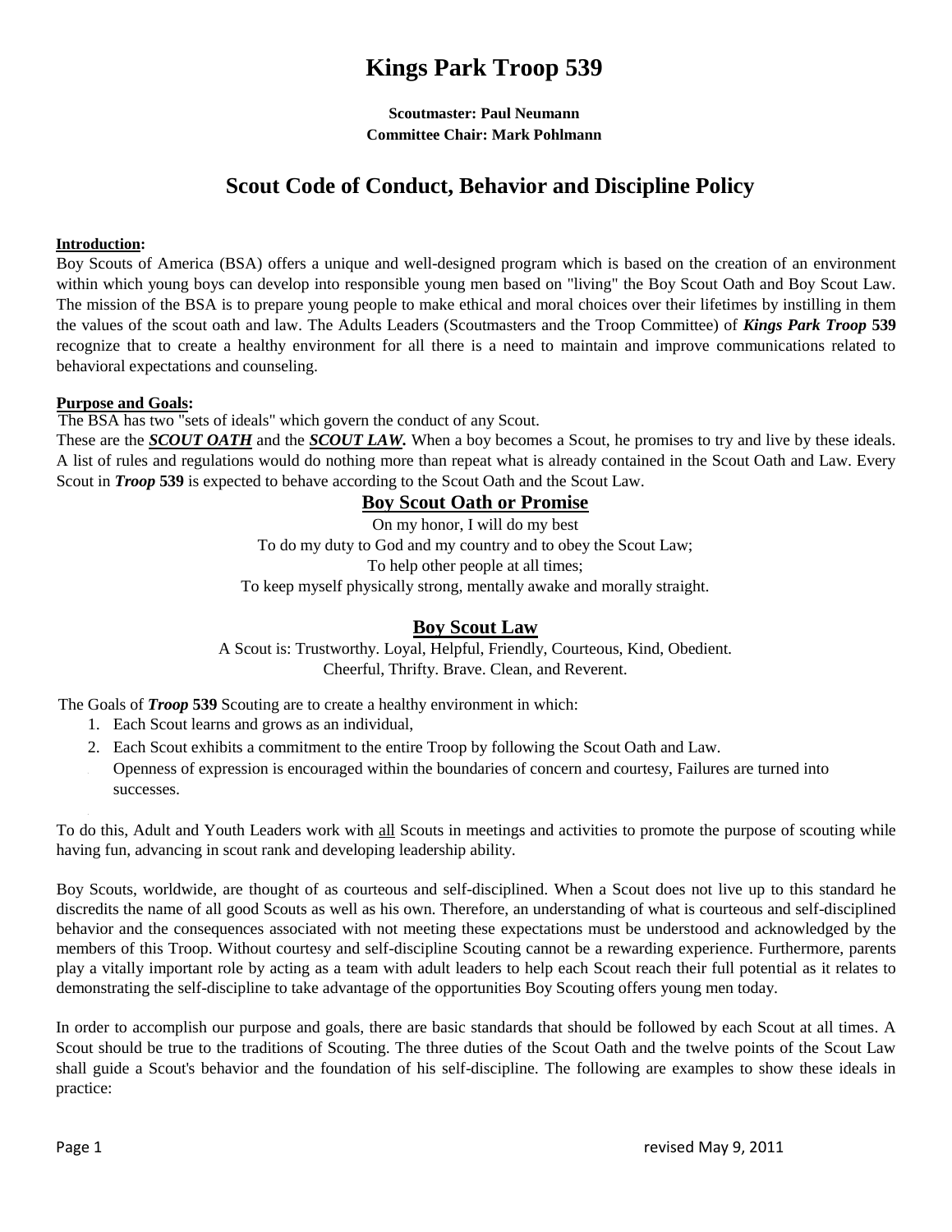- A Scout shows courtesy and respect to others in word and deed,
- A Scout plays games fairly, by the rules,
- A Scout helps others,
- A Scout respects the property of others,
- A Scout follows the instructions of youth and adult leaders,
- A Scout stands tall and proud for the Pledge of Allegiance,
- A Scout wears his uniform properly (Class "A" with shirt tucked in).

## CODE OF CONDUCT

- Each Scout will do their best and cooperate with the Scout Leadership of the troop.
- Each Scout will have respect for one another as well as the personal property of each member and adult  $\bullet$ leader.
- Harassment of others during any Scout function will not be tolerated and appropriate disciplinary action will be taken.
- Fighting, pushing and hitting with a foreign object are not permitted and are grounds for immediate disciplinary action.
- Sexually explicit material shall not be brought on any Scout activity.
- Gambling is not permitted.
- Foul language and abusive/suggestive gestures are not permitted. A Scout is Reverent, Courteous and Clean.
- Alcohol, Illegal Drugs, Narcotics or paraphernalia, tobacco, fireworks, firearms, slingshots and bows and arrows are not permitted on any Scout activity. (Only BSA approved Knives and bows and arrows made at Scout camp are allowed)
- Electronic devices such as hand held games and cell phones are allowed in the vehicles traveling to and  $\bullet$ from Scout outings but are not allowed during campouts or meetings.

## **EXPECTATIONS:**

- **1. Put the sign up when called for and stop talking and listen to the instructions.**
- **2. Participate in meetings.**
- **3. Pay attention during instructional sessions, merit badge classes and campouts.**
- **4. Participate in patrol activities.**
- **5. Be active in your patrol and attend campouts, patrol meetings and regularly scheduled meetings.**
- **6. Pursue a leadership position.**
- **7. Be in uniform when at a Scout meeting, campout or event. (Class A uniforms at all meetings and Traveling to and from campouts. Instructions will be given when class B's are permitted) only BSA hats, caps or neckerchiefs are permitted while in uniform.**

## **Note:**

**From time to time special needs Scouts will need extra attention and supervision to accomplish their individual goals. Troop 539 is committed to making the Scouting experience a success for these young men. Please see the Scoutmaster if there are any special needs your son may have.**

## **CONSEQUENCES:**

**Initial actions** can be brought by Scoutmasters, Troop Committee members, Youth leaders and parents, to initiate counseling or disciplining a Scout. These actions may include:

**\*Instruction** - A request to stop or change one's behavior or actions because they are not acceptable for the current activity, or deemed unsafe.

**\*Warning** - Disregard of instructions will put the Scout on notice that a recurrence of the discourtesy or lack of self-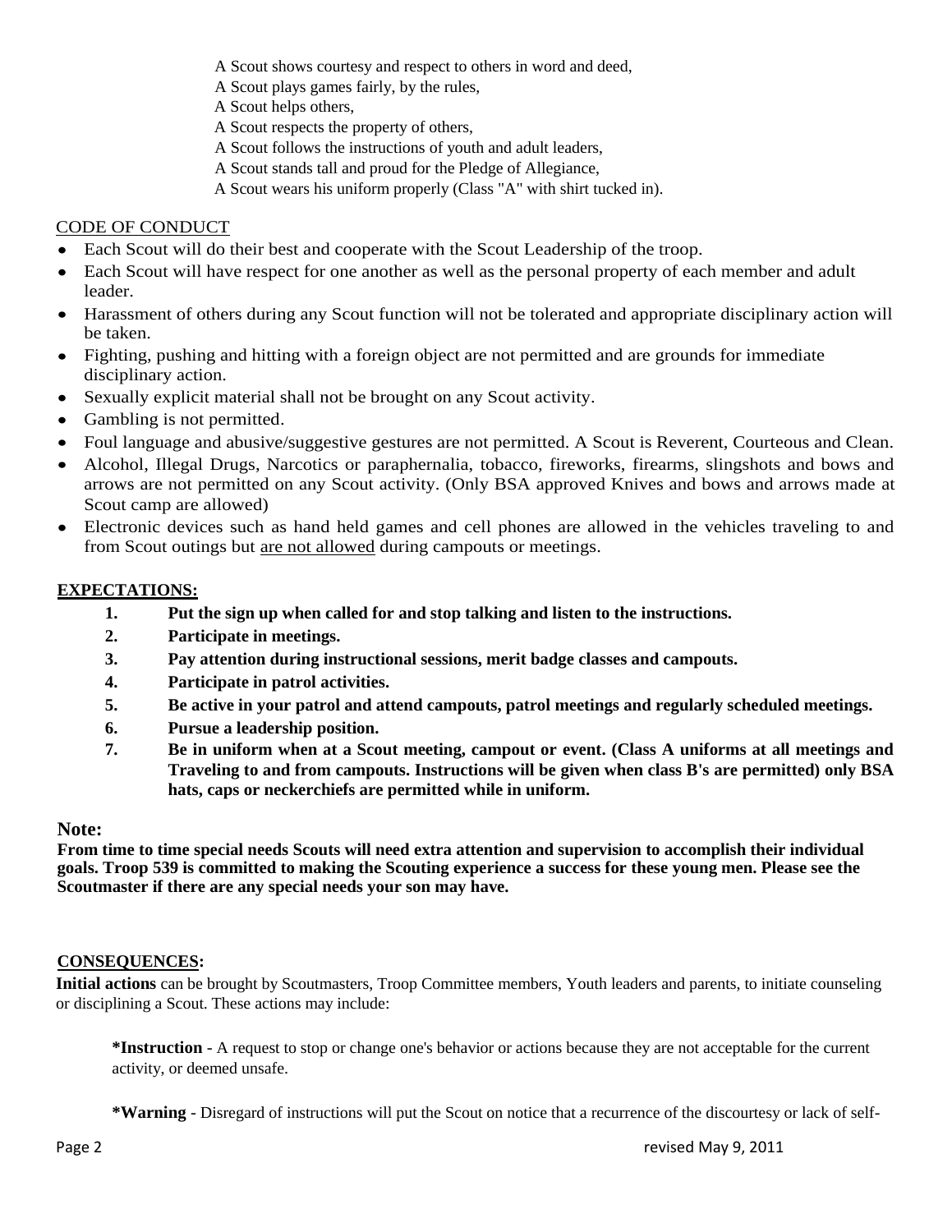discipline will result in a Scoutmaster Conference or a Behavioral Board of Review. Parents will be notified when a Scout has been warned.

**\*Removal** - Misbehavior during Camping or other Troop events may, at the decision of a BSA trained scoutmaster or a BSA trained assistant scoutmaster, result in contacting the scout's parent for immediate pick up from any troop function. As a result, a Scoutmaster Conference will be held and the Scoutmaster will notify the Troop Committee.

#### **Counseling:**

**Scoutmaster Conference:** The Scoutmaster or an Assistant Scoutmaster will counsel a Scout who continues to disregard instructions and warnings that his behavior is unacceptable to the principles of Scouting and the leaders of his Troop. The Scoutmaster or Assistant Scoutmaster will try to reach an understanding with the Scout as to why the Scout's behavior is unacceptable and receive a commitment from him to change his behavior. A written understanding of the agreement between the Scout and the Scoutmaster may be signed by both parties and sent home with the Scout for parental review and signature. If a Scout's behavior continues to contradict the Scout Oath and Scout Law, then the Troop Committee Chair and the Scoutmaster together will make a second attempt to reach an understanding in a conference with the Scout. A written understanding may be signed by all at the conference and sent home with the Scout for parental review and signature.

**Behavior Counseling Review:** Scouts, who are continually in need of counseling by Scoutmasters, appear unwilling to terminate discourtesy or inappropriate behavior, or engage in an incident of unsafe behavior toward others will sit before a Behavior Board of Review. Depending on the behavioral history and attitude of the Scout, the Board will make a decision on the Scout's continued participation in Troop activities. Options available to the Board include, but are not limited to, the following:

- 1. Define a course of action and a time period in which the Scout must demonstrate the desired behavior. The scout will not be able to meet the scout spirit requirement for rank advancement during the defined period.
- 2. Require a parent to accompany the Scout at Troop activities, meetings, campouts, etc.
- 3. Suspend the Scout from future Troop activities, such as campouts or meetings.
- 4. Dismissal of the Scout from the Troop.

#### **Parent Roles and Responsibilities and Understanding:**

- 1) Troop 539 requires completion of Youth Protection Training for all adults attending outings or camping trips.
- 2) READ all information from scouts, Adult Leaders and Youth
- 3) POST the activities Calendar (available in September of each year) in a prominent place in your home and make the activities a priority for your family activity planning.
- 4) Realize that to miss an activity will begin to diminish the interest in the Scouting program and affect the operation of each scout's patrol and the troop.
- 5) Feel free to participate in troop meetings, outings and to join the ranks of adult leadership in our troop. This may be the best opportunity you will ever have to spend quality time with your boy(s).
- 6) Allow photographs and first names of your son(s) to be posted to the troop website.
- 7) Read and understand the Parents Guide posted on the troop's website [\(www.troop539kingspark.org\)](http://www.troop539kingspark.org/) or distributed elsewhere.
- 8) Fully support the Scoutmasters in the enforcement of all of the aforementioned procedures.